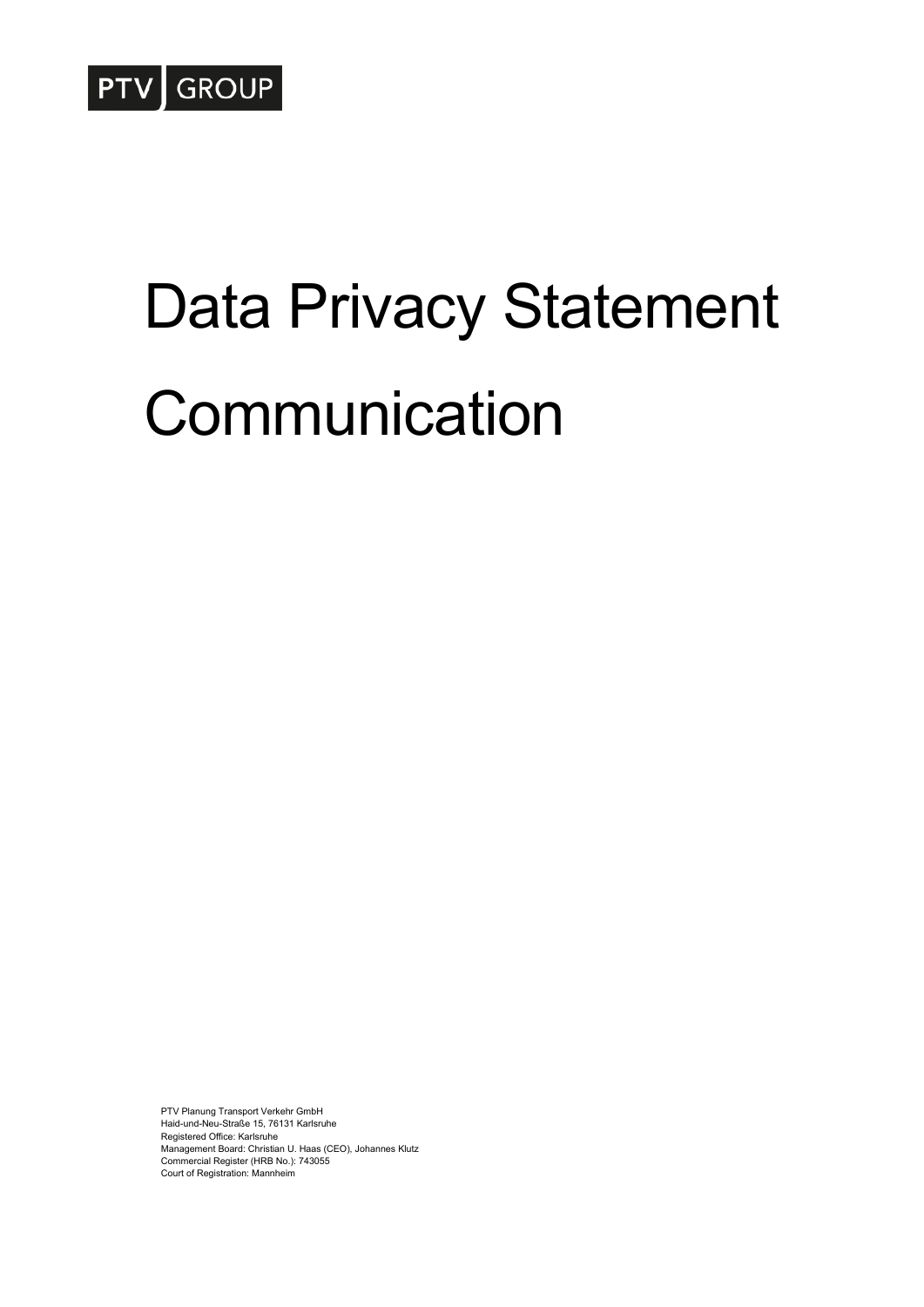# **Contents**

| $\mathbf 1$             |  |
|-------------------------|--|
| 2 <sup>7</sup>          |  |
| $\mathbf{3}$            |  |
| $\overline{\mathbf{4}}$ |  |
| 5                       |  |
| 6                       |  |
| $\overline{7}$          |  |
| 8                       |  |
| 9                       |  |

| Short title                      | Data Privacy Statement Communication |
|----------------------------------|--------------------------------------|
| Version of the contract template | 1.0.0 from 02/22/2022                |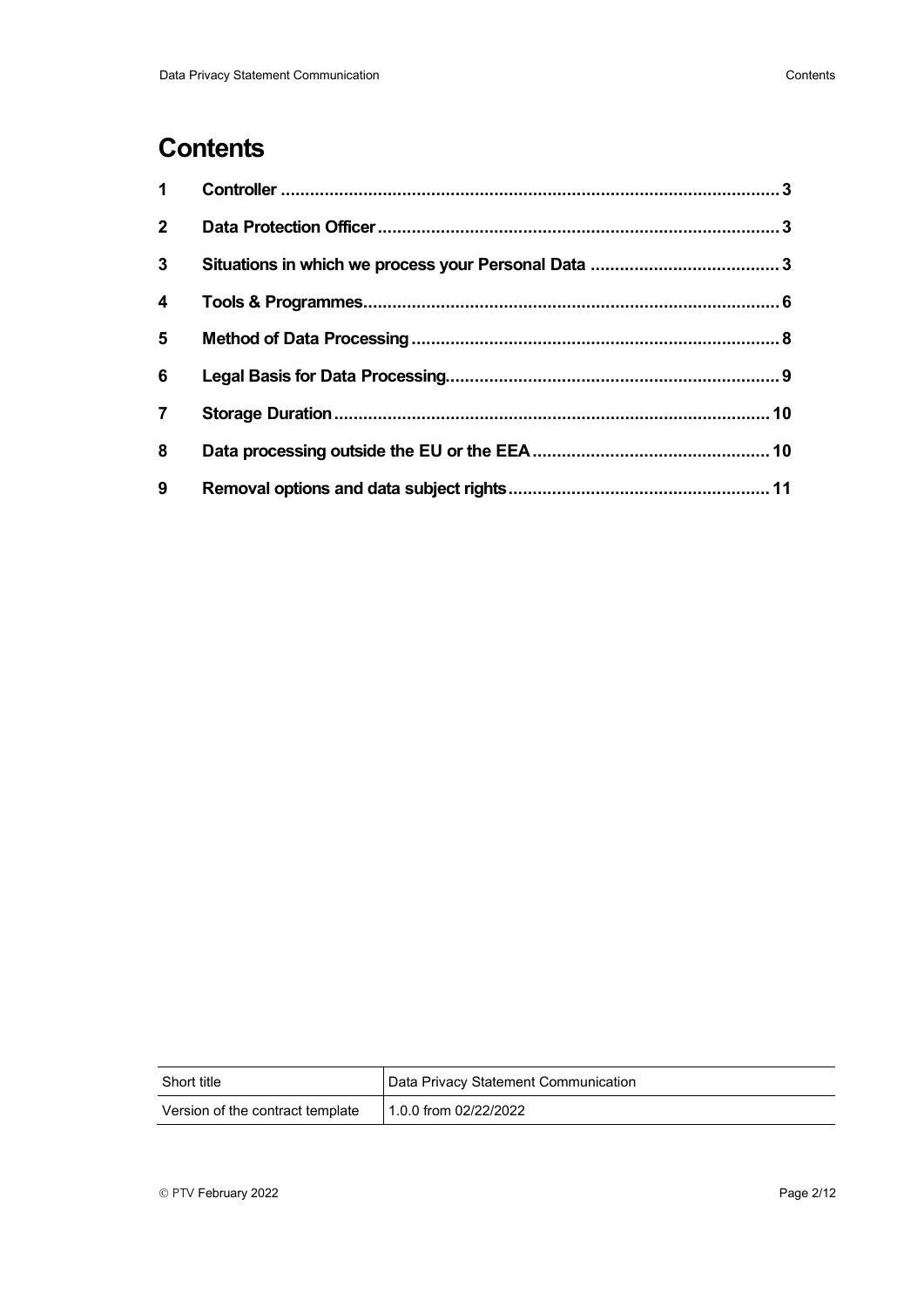# **Information on data processing during communication by e-mail, fax, telephone, etc. with interested parties, new and existing customers**

(in accordance with Art. 12 and Art. 13 of the General Data Protection Regulation, GDPR)

This Data Privacy Statement relates to data processing in connection with electronic communication (by e-mail, fax, telephone, etc.) between employees of PTV GmbH and interested parties, new or existing customers. In addition to support cases and reseller constellations, proactive inquiries about our services and products via such contact channels are also covered.

# <span id="page-2-0"></span>1 **Controller**

Responsible in the sense of data protection law for the collection and use of personal data is

PTV Planung Transport Verkehr GmbH Haid-und-Neu-Str. 15 76131 Karlsruhe, Deutschland Mail: [info@ptvgroup.com](mailto:info@ptvgroup.com)

# <span id="page-2-1"></span>2 **Data Protection Officer**

<span id="page-2-2"></span>Our external data protection officer can be contacted at [datenschutz@ptvgroup.com.](mailto:datenschutz@ptvgroup.com)

# 3 **Situations in which we process your Personal Data**

## 3.1 **Data processing when you contact us by e-mail, fax, telephone**

When you write us an e-mail, call us or send us a fax, we inevitably process personal data from you. This is because at least the personal data transmitted with the e-mail, fax or your telephone will be stored by us or our systems.

The processing of personal data when transmitted by e-mail, fax or telephone, serves us to deal with your contact inquiry and your request. We absolutely need your e-mail address, your fax number or your telephone number in order to be able to reply at all. This is also the legitimate interest in processing the data.

The data is deleted as soon as it is no longer required to achieve the purpose for which it was collected. For personal data sent by e-mail, this is the case when the respective conversation with you has ended, and we have then waited a grace period of up to 3 months to see whether we may need to refer to your request or the details of the communication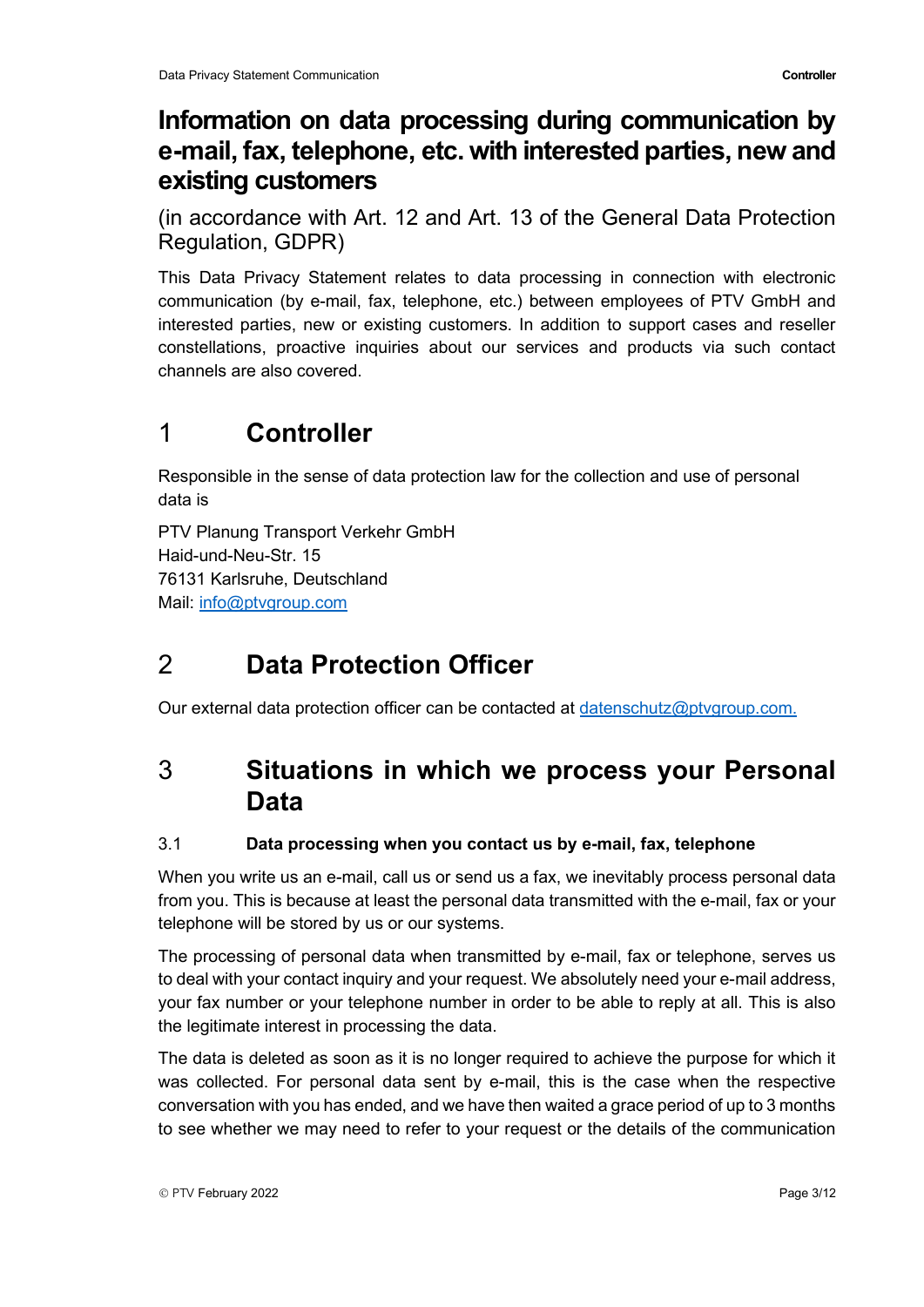again. The conversation is terminated when it is clear from the circumstances that the matter in question has been conclusively clarified.

Fax data is stored separately from print data in the device memory of the fax machine. After the fax has been printed out, the occupied memory space is released again so that the next fax can be received and stored there. Parts of the fax can remain temporarily in the device memory after printing until they are overwritten by the next received fax. Normally this leads to an automatic deletion of the data after approx. 1-2 weeks. If it is a computer fax, we receive your fax as an e-mail and the explanations for e-mail apply accordingly.

In the case of incoming and outgoing calls to us, your telephone number or your name/company name stored with your telephone provider as well as the date and time of the call are stored in our telephone system in a so-called ring buffer, which overwrites the oldest data with new data. In general, this leads to an automatic deletion of the data in the telephone system after approx. 3-4 months.

The communication may be subject to a retention obligation under commercial or tax law, which then takes precedence over the deletion (cf. the explanations above on "Data deletion and storage period").

#### 3.2 **Data processing in the context of further communication**

If further communication with you takes place after you have contacted us, further data processing may follow on the basis of the knowledge gained about you, depending on whether you are communicating with us as an interested party, as a new customer, as an existing customer, as a service provider, business contact or similar.

#### 3.3 **Data processing regarding interested parties and new customers for the purpose of contacting, advertising, and ordering**

We collect and process personal data from interested parties and potential new customers for the purpose of contacting them and presenting our products and services to them.

We process the data that you transmit to us voluntarily in connection with the communication in view of the respective means of communication or the data that is mandatory to enable communication.

## 3.4 **Data Processing regarding existing customers for the purpose of contract fulfillment (especially in support cases) and customer retention**

We collect and process personal data from our customers for the purpose of fulfilling our contractual obligations, in particular to provide support services in the event of problems, defects or errors (support cases).

In addition, we process customer data to offer customers further, similar services in addition to the services they have already received, as well as in order to be able to provide service offers for our customers and to carry out corresponding measures.

The data collection and data processing are carried out, for example, by the department responsible for contract and order processing, by the support department or by our existing customer service.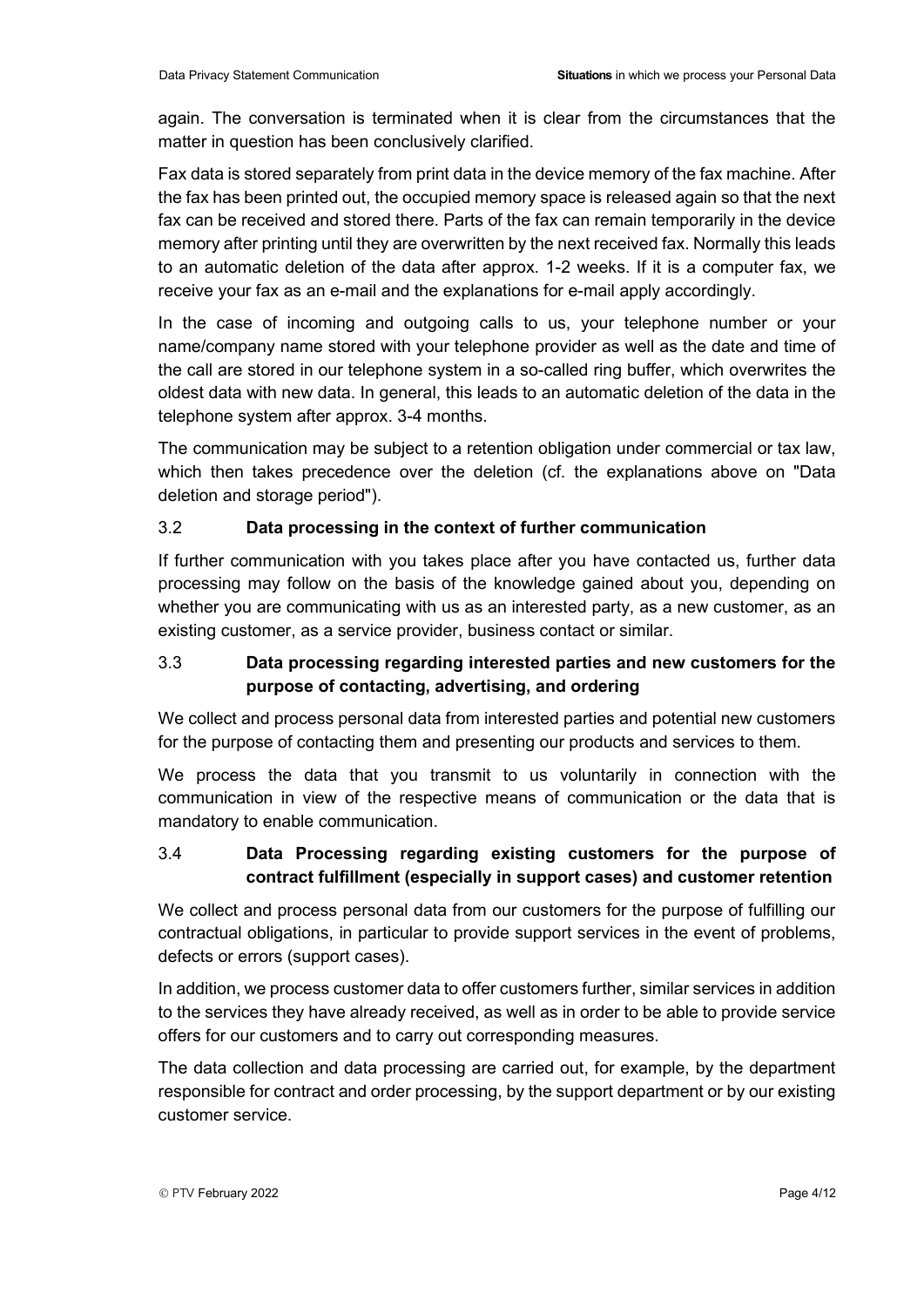#### 3.5 **Data processing regarding service providers and other business contacts for the purpose of cooperation or business exchange**

We collect and process personal data from service providers and business contacts for the purpose of communicating about future or existing cooperation or other business issues.

We process the data that is transmitted to us voluntarily by you in connection with your approach or the communication in view of the respective means of communication or the data that is compulsory to enable the communication.

## 3.6 **Data processing for the purpose of statistics, internal reporting and controlling**

In addition, we process your personal data for our own purposes; for keeping internal statistics and for our internal reporting and controlling. By evaluating this data, we want to gain insights that help us to further improve ourselves and our offers and to keep them relevant for interested parties and customers.

## 3.7 **Data processing in the case of reseller activities of PTV GmbH**

We act as resellers (brokers) for various companies and broker business between them and their customers as an interface.

For example, if you are interested in Microsoft's Bing Maps service from Switzerland or Germany, Microsoft will ask you to contact us. In the event of an order, we will then order the desired Microsoft services for Bing Maps from Grey Matter Ltd, The Old Maltings, Prigg Meadow, Ashburton, Devon, TQ13 7DF, England [\(https://greymatter.com/corporate/\)](https://greymatter.com/corporate/) as a Microsoft Gold Partner on your behalf.

The transfer of your data to Gray Matter Ltd. in England is permitted on the basis of an existing adequacy decision regarding the level of data protection in the UK being equivalent to that in the EU (Art. 45 Sect.1 GDPR).

In the context of this reseller activity, we conclude an agency agreement with you, which includes the billing by us for the services provided directly by the service provider (e.g. Microsoft).

The legal basis for this data processing is the brokerage contract concluded between us respectively the preparatory actions for its conclusion (Art. 6 Sect. 1 let. b GDPR).

Based on this contract, we store your data for the duration of the contractual relationship and delete it at the latest when the contract is finally terminated and claims arising from it can no longer be asserted (statute of limitations), which is regularly three years after the end of the contract, starting on December 31 of the year in question.

It may be that we also perform such reseller activities for other providers and services. In that case, the procedure described here for Bing Maps will apply there in a comparable manner. Since you are referred to us by the respective provider to initiate a contract, you are also already aware of our reseller activities when you contact us.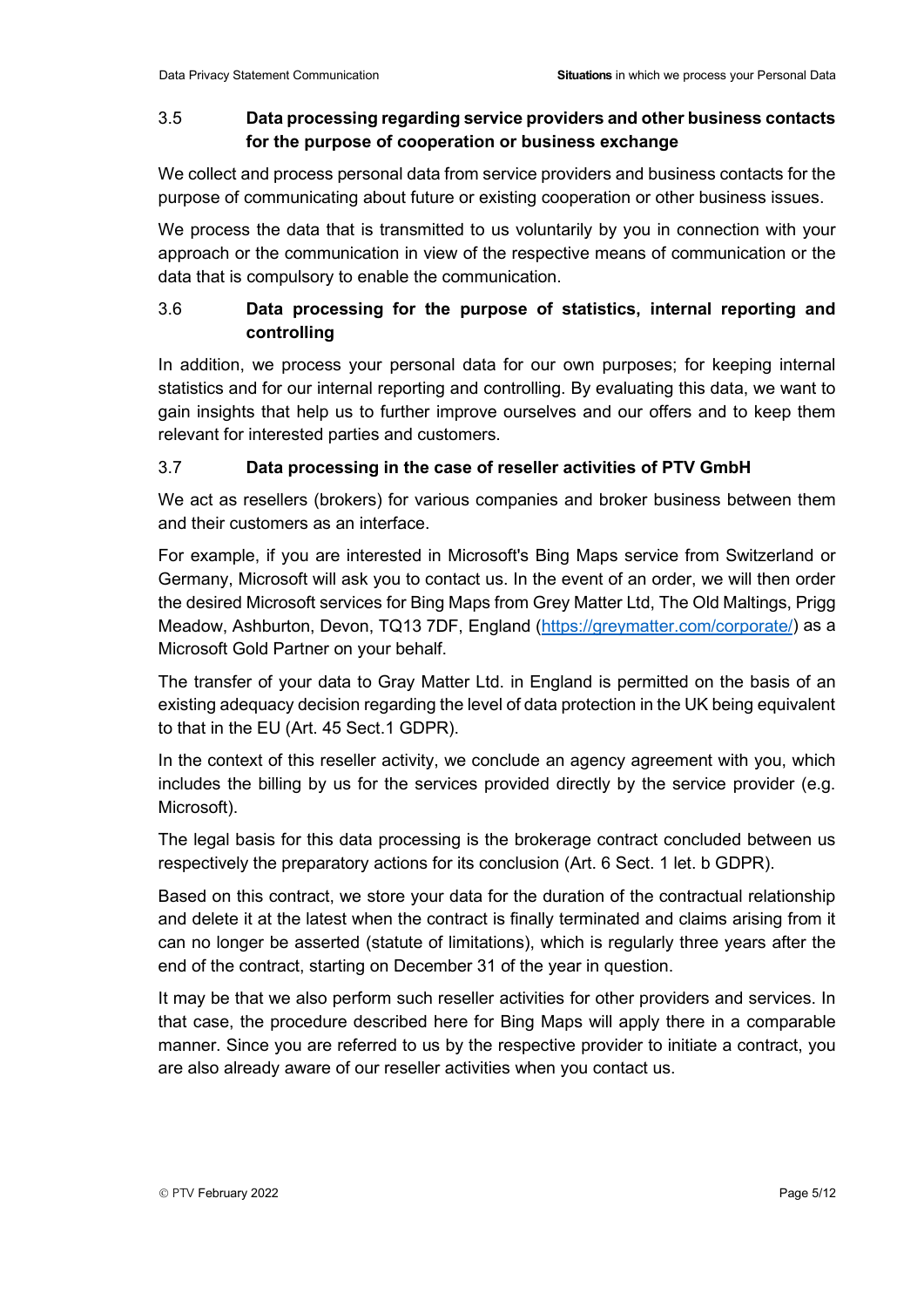## <span id="page-5-0"></span>4 **Tools & Programmes**

#### 4.1 **Data processing through the use of Microsoft 365**

We use Outlook for e-mail communication as part of the Microsoft 365 package from Microsoft Inc, USA. We use Outlook to process incoming e-mails quickly and clearly via this standard solution, and to distribute and answer them internally.

For planning and conducting meetings and related actions, we use the Teams software from Microsoft, which enables us to effectively handle meetings by linking them to the other applications of the Microsoft 365 package.

We have entered into a Data Processing Addendum (DPA) with Microsoft. In this agreement, Microsoft undertakes to take measures that meet the requirements of the GDPR for data security and data protection. You can view the content of this agreement here[:https://www.microsoft.com/licensing/docs/view/Professional-Services-Data-](https://www.microsoft.com/licensing/docs/view/Professional-Services-Data-Protection-Addendum-DPA)[Protection-Addendum-DPA](https://www.microsoft.com/licensing/docs/view/Professional-Services-Data-Protection-Addendum-DPA) .

The data processing may be based on your consent (Art. 6 Sect. 1 Sent. 1 let. b GDPR), on a contract concluded or to be concluded between you and us (Art. 6 Sect. 1 Sent. 1 let. b GDPR) or on an overriding legitimate interest in data processing on our part (Art. 6 Sect. 1 Sent. 1 let. f GDPR).

E-mail communication with you may be routed via Microsoft servers. Microsoft promises that all personal data processed via Microsoft 365 products for EU-based enterprise customers will be processed and stored exclusively within the EU. This promise applies to all of Microsoft's core cloud services - Azure, Microsoft 365 and Dynamics 365, see Microsoft's statement: [https://news.microsoft.com/de-de/unsere-antwort-an-europa](https://news.microsoft.com/de-de/unsere-antwort-an-europa-microsoft-ermoeglicht-speicherung-und-verarbeitung-von-daten-ausschliesslich-in-der-eu/)[microsoft-ermoeglicht-speicherung-und-verarbeitung-von-daten-ausschliesslich-in-der](https://news.microsoft.com/de-de/unsere-antwort-an-europa-microsoft-ermoeglicht-speicherung-und-verarbeitung-von-daten-ausschliesslich-in-der-eu/)[eu/\)](https://news.microsoft.com/de-de/unsere-antwort-an-europa-microsoft-ermoeglicht-speicherung-und-verarbeitung-von-daten-ausschliesslich-in-der-eu/).

This means that, in principle, there is no data transfer outside the EU or the EEA ("third country transfer"). Should a third country transfer nevertheless take place, we have concluded the EU standard contractual clauses with Microsoft. In this agreement, Microsoft undertakes to take and comply with measures that enable a level of data protection that is almost equivalent to that in the EU. The agreement of the EU Standard Contractual Clauses constitutes appropriate safeguards for carrying out a third country transfer (Art. 46 Sect. 1 in conjunction with Sect. 2 let. c GDPR).

Frequently asked questions about Microsoft and data protection are answered here: <https://www.microsoft.com/de-de/trust-center/privacy/gdpr-faqs?market=de> .

#### 4.2 **Use of the Eloqua marketing tool from Oracle**

We use the Eloqua marketing system from Oracle Corporation, Redwood City, CA, USA ("Eloqua") for all automated e-mails sent. The data required for this (regularly your e-mail address, if applicable your first and last name to be able to address you personally) is passed on to the Eloqua system for this purpose.

We have concluded the EU standard contractual clauses with Oracle. In these, Oracle undertakes to take and comply with measures that enable a level of data protection that is almost equivalent to the EU data protection level. In addition, we have agreed with Oracle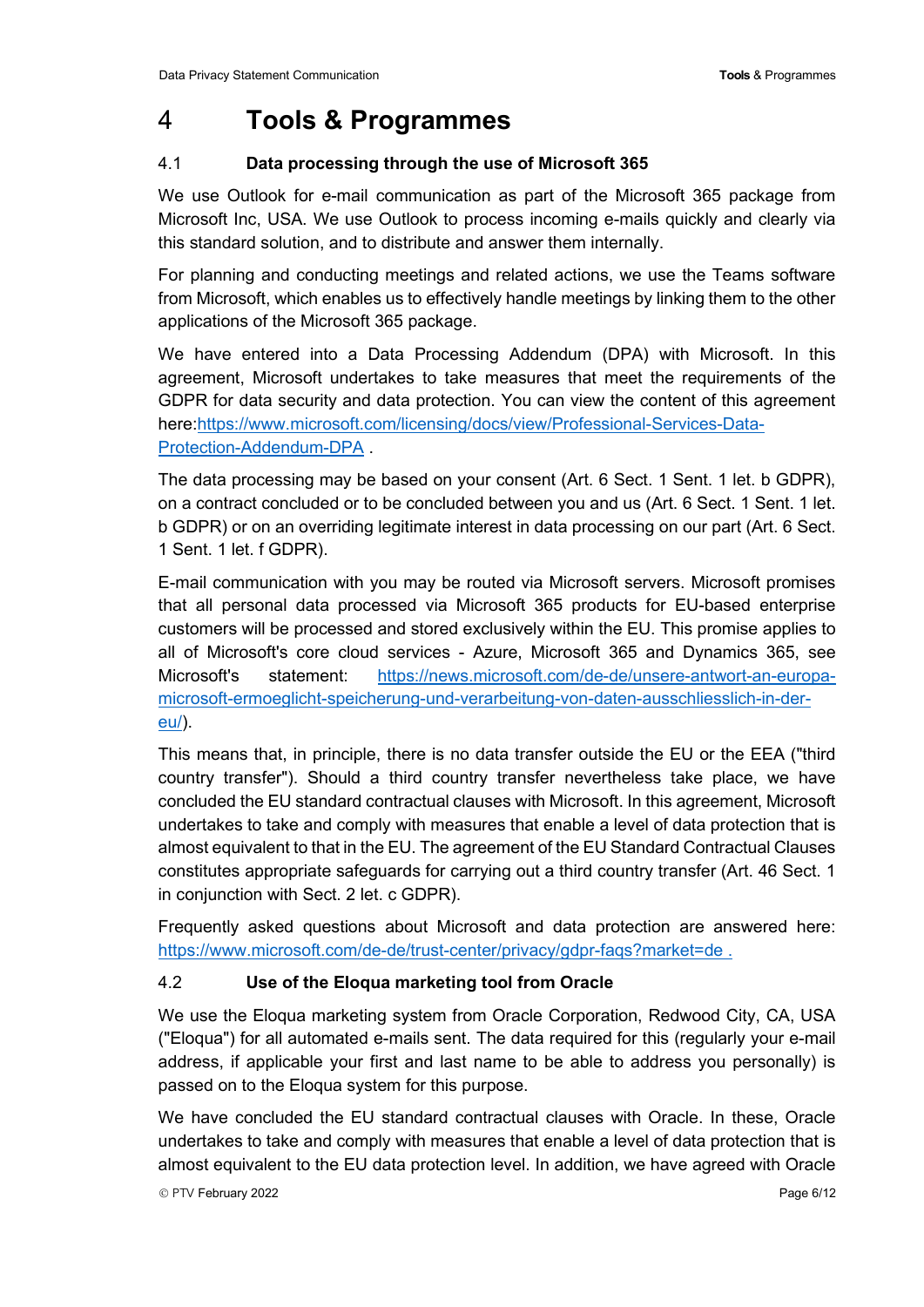on the additions to these standard contractual clauses recommended by the German data protection authorities for Oracle to take additional measures to further increase the level of data protection. The agreement of the EU standard contractual clauses with these additional measures constitutes appropriate safeguards to be able to carry out a third country transfer (Art. 46 Sect. 1 in conjunction with Sect. 2 let. c GDPR).

Data processing may be carried out based on your consent (Art. 6 Sect. 1 Sent. 1 let. a GDPR), on the basis of a contract concluded or to be concluded between you and us (Art. 6 Sect. 1 Sent. 1 let. b GDPR) or based on an overriding legitimate interest in data processing on our part (Art. 6 Sect. 1 Sent. 1 let. f GDPR).

Under the laws of Germany, you will only receive advertising by e-mail if you have given your consent to receive advertising by e-mail (cf. § 7 Sect. 2 No. 3 UWG) or if the exceptions to the consent requirement in § 7 Sect. 3 UWG apply.

The e-mails sent automatically via Eloqua contain so-called web beacons or tracking pixels (e.g. one-pixel image files that are stored on our website). This makes it possible to determine whether an e-mail message has been opened and which links, if any, have been clicked on. In addition, technical information is stored (e.g. time of retrieval, IP address, browser type and operating system). This data is collected exclusively in pseudonymised form and is not linked to other personal data. The possibility of a direct reference to a person is excluded. This data is used exclusively for the statistical analysis of email campaigns. The evaluations serve us to recognise reading habits and to adapt our content to them or to send different content according to the interests of the readers.

Information on data protection at Eloqua can be found at: [www.oracle.com/legal/privacy/privacy-policy.html.](http://www.oracle.com/legal/privacy/privacy-policy.html)

Please note that your data is usually transferred to a server in the USA and stored there. The USA is assessed by the European Court of Justice as a country with an insufficient level of data protection according to EU standards. There is a risk that your data may be processed by US authorities, for control and monitoring purposes, possibly also without any legal remedy.

#### 4.3 **Data processing in our CRM system Microsoft Dynamics 365**

We work with the customer relationship management (CRM) tool Dynamics from Microsoft. All data of our contacts and customers are stored and processed there, as far as we have a legal basis for the data processing. The CRM system is used for the purpose of making all contacts available to the relevant employees throughout the company and thus enabling fast and satisfactory communication with you.

Data processing in our CRM system may be based on consent given by you (Art. 6 Sect. 1 Sent. 1 let. a GDPR), on a contract concluded or to be concluded between you and us (Art. 6 Sect 1 Sent. 1 let. b GDPR) or on an overriding legitimate interest in data processing on our part (Art. 6 Sect.1 Sent. 1 let. f GDPR).

Microsoft makes every effort to comply with all European data protection requirements, in particular the General Data Protection Regulation (GDPR). The data processed by and with Microsoft when using Dynamics is adequately secured according to the state of the art.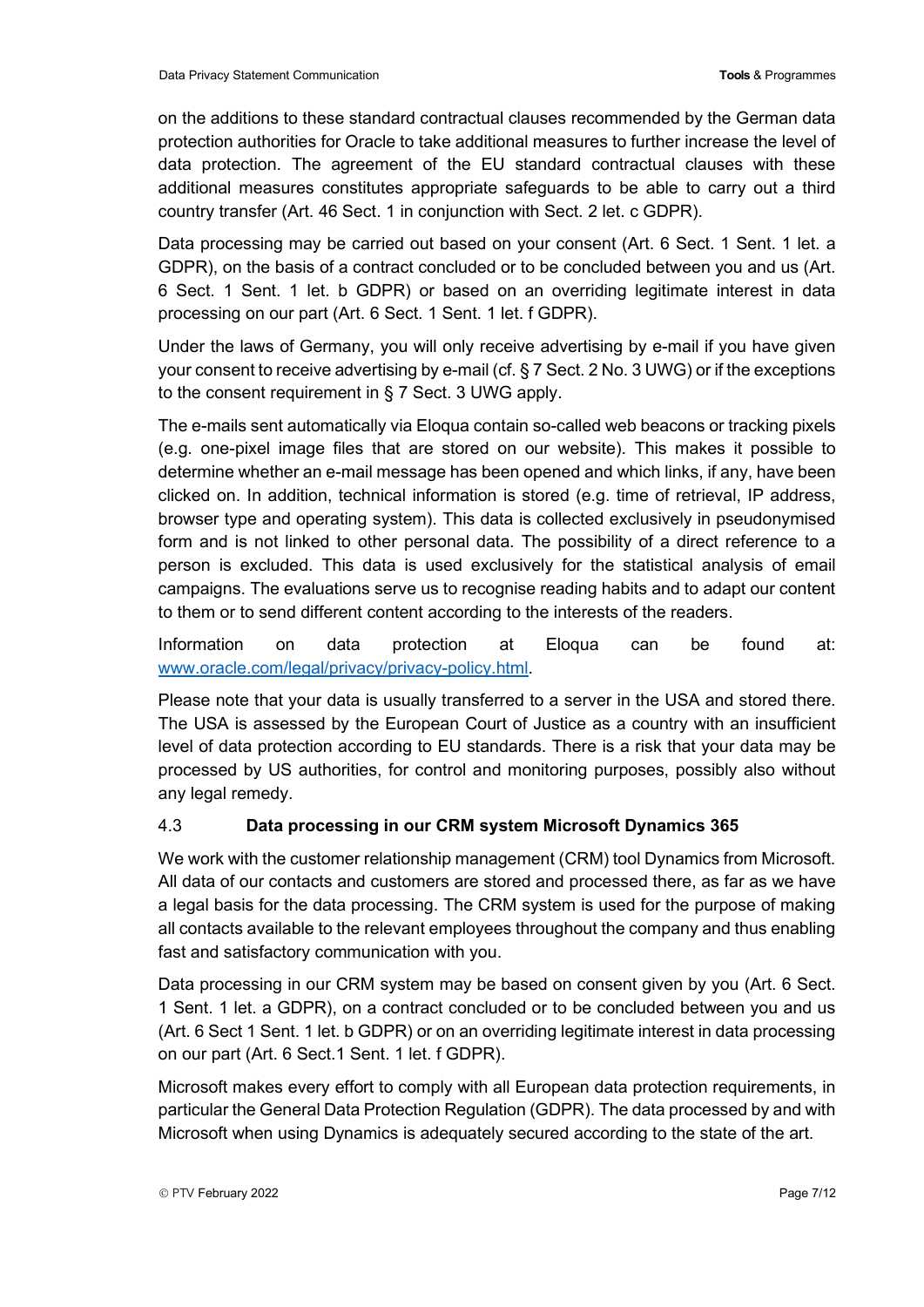Regarding the transfer of data to third countries, the information provided above on the use of Microsoft 365 applies in the same way.

Information on data protection in connection with Dynamics, including a white paper to download, a FAQ list, etc. from Microsoft, can be found here:

<https://docs.microsoft.com/de-de/dynamics365/get-started/gdpr/>

#### 4.4 **Use of DocuSign for the purpose of concluding contracts**

We use the services of Docusign by the company DocuSign Germany GmbH, Neue Rothofstrasse 13-19, D-60313 Frankfurt (or the US parent company DocuSign, Inc., USA) for the creation and transmission of digital signatures for the purpose of concluding contracts.

DocuSign's services support us and you in setting up transactions digitally or electronically, carrying them out and/or proving their validity - for example, by signing a contract electronically.

We generally use DocuSign to conclude contracts. For this purpose, DocuSign processes, in the course of providing its services, those data that enable the parties to prove the validity of the transactions they have entered into. This data also includes the persons involved in the business transactions and the end devices used by these persons.

The data collected via DocuSign is stored on DocuSign servers.

Your use of DocuSign is purely voluntary in that you conclude a contract with us via DocuSign. The legal basis is therefore your consent (Art. 6 Sect.1 let. a GDPR). If you wish to conclude the contract by other means, you can inform us so that we can conclude the contract with you in a conventional manner.

In principle, the data is processed within the EU or the EEA, so that no third country transfer takes place. Should a third country transfer nevertheless take place, we have concluded the EU standard contractual clauses with DocuSign. In this agreement, DocuSign undertakes to take measures and comply with measures that enable a level of data protection that is almost equivalent to that in the EU. The agreement of the EU Standard Contractual Clauses constitutes appropriate safeguards to carry out a third country transfer (Art. 46 Sect.1 in conjunction with Sect. 2 let. c GDPR).

Further information on the handling of user data can be found in the DocuSign privacy policy at:

<span id="page-7-0"></span><https://www.docusign.de/unternehmen/datenschutz>

## 5 **Method of Data Processing**

Your data will be stored, processed, and managed in a database in compliance with our [technical and organisational measures](https://www.ptvgroup.com/fileadmin/user_upload/Legal_Documents/Framework-Agreement/Annex6-Data_Privacy/Annex_6_3_General_Technical_and_Organisational_Measures/GDPR_TOMs_en.pdf) on our internal IT systems or in data protectioncompliant online services used by us for this purpose.

 PTV February 2022 Page 8/12 The data is protected against access by unauthorised persons and against deletion and destruction in accordance with the state of the art. The data protection measures are regularly evaluated and adapted to the state of the art.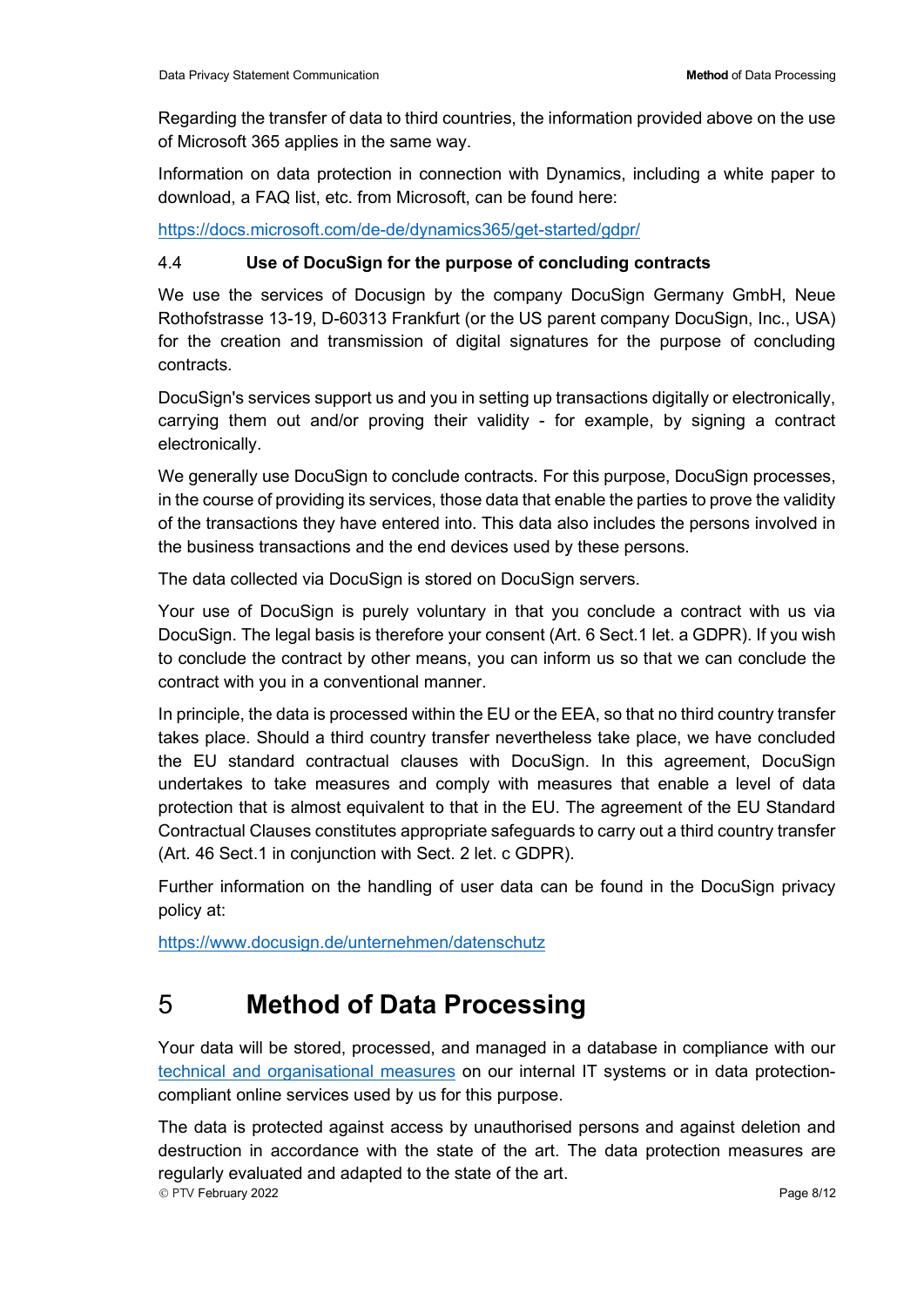# <span id="page-8-0"></span>6 **Legal Basis for Data Processing**

#### 6.1 **Data processing based on consent (Art. 6 Sect. 1 Sent. 1 let. a GDPR)**

If you proactively send us an e-mail or fax or call us without prior contact, the legal basis for the processing of the data is Art. 6 Sect.1 let. a GDPR, as you have given your consent to the associated data processing by actively contacting us. This applies at least to the usual scope of such data processing, which is necessary to answer your enquiry and is therefore also expected by you.

For any further data processing, one of the other legal bases described below is relevant.

Consent is also the correct legal basis if and insofar as you voluntarily make use of services or tools that we have described above, e.g. conclude a contract with us via DocuSign, in the knowledge of the associated data processing.

#### 6.2 **Data processing due to contract performance (Art. 6 Sect. 1 Sent. 1 let. b GDPR)**

The data processing of interested parties or our customers (new and existing customers) is carried out in accordance with Art. 6 Sect. 1 Sent. 1 let. b GDPR.

The processing of the data is necessary for the performance of a contract to which you are a party (customer support, warranty, service provision, etc.) or for the implementation of pre-contractual measures (contacting, preparation of offers, contract negotiations, etc.), which are carried out at your request.

In addition to the processing of support cases or general communication for contract initiation and contract processing, this is particularly the case with our reseller activities. Here, we conclude at least a free brokerage contract with you, for the fulfilment of which data processing is necessary.

## 6.3 **Data processing due to legitimate interests (Article 6 Sect. 1 Sent. 1 let. f GDPR)**

Furthermore, data processing is carried out based on our legitimate interest pursuant to Art. 6 Sect.1 Sent. 1 let. f GDPR.

This applies, for example, to data processing via Eloqua for automated e-mail transmission. This transmission can take place if we want to inform you about the receipt of your e-mail without further examination of your e-mail or if you send us an automatically readable or standardisable enquiry with your e-mail enquiry, which we answer by means of automated answer control via Eloqua. Our legitimate interest in these cases lies in the need to be able to answer the enquiries to us as efficiently and quickly as possible and to be able to move forward with the communication with you as quickly as possible to the point you have requested.

Data processing in connection with evaluation for the purpose of statistics also falls under legitimate interest. Our legitimate interest here is specifically that the collection and processing of the data supports our advertising and marketing interests. Furthermore, a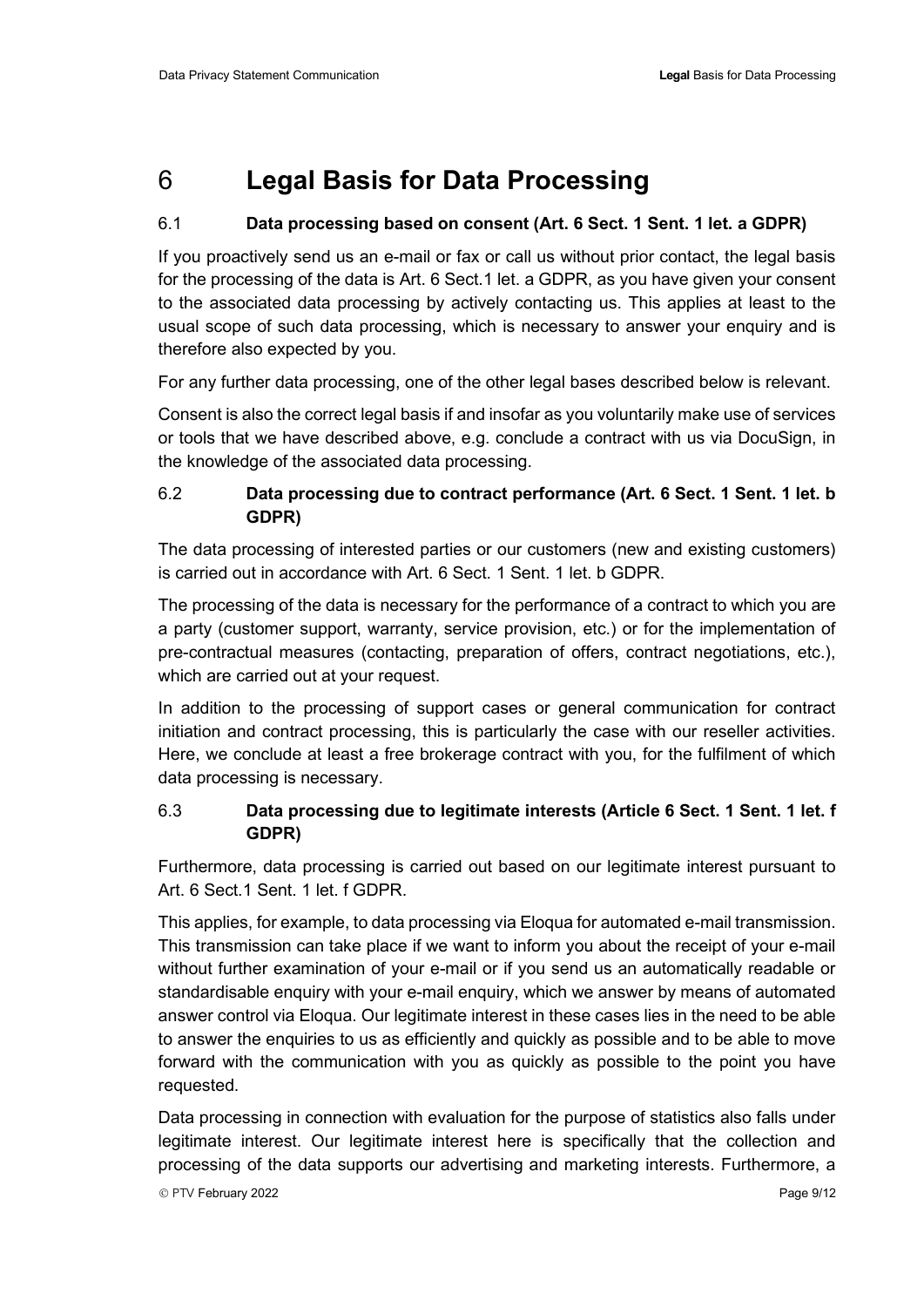legitimate interest is to check and, if necessary, improve the future orientation of our services and products regarding the evaluated information of our interested parties and customers.

Your interests and fundamental freedoms worthy of protection do not outweigh our interests in this case after we have weighed them. We would like to point out the special right of objection that you have with this legal basis (see the note at the end of this information).

# <span id="page-9-0"></span>7 **Storage Duration**

## 7.1 **Data processing by way of consent**

If you have effectively consented to one of the data processing operations described here, we will store the data until you informally send us a revocation concerning this data processing, which you can do at any time with effect for the future.

#### 7.2 **Data processing for the performance of a contract**

The personal data collected by us for the purpose of initiating or fulfilling the contract will be stored until the end of the contract negotiations or until the expiry of the contract.

We also store the data until claims can no longer be asserted under the contract, i.e. until the statute of limitations has expired.

The general limitation period according to § 195 BGB is three (3) years. However, certain claims, such as claims for damages, only become time-barred after 30 years (cf. § 197 BGB). If there is reasonable cause to assume that this is relevant in an individual case, we store the personal data for this period. The aforementioned limitation periods begin at the end of the year (i.e. 31 December) in which the claim arose and the creditor becomes aware of the circumstances giving rise to the claim and the debtor or should have become aware without gross negligence.

## 7.3 **Data Protection based on legitimate interests**

We store the data collected on the basis of a legitimate interest until the legitimate interest no longer exists, or in case the weighing comes to a different result or you have effectively objected in accordance with Art. 21 GDPR (cf. the note on the special right of objection at the end of this information) and we otherwise have no other authorisation to continue the data processing, which may be possible despite such an objection.

## 7.4 **Reference to retention and storage obligations**

If we are obliged to store data for a longer period of time in accordance with Art. 6 Sect.1 Sent. 1 let. c GDPR due to obligations to store and document certain data under tax and commercial law, we will store this data for the duration of the statutory periods.

# <span id="page-9-1"></span>8 **Data processing outside the EU or the EEA**

As described above in the description of the tools used, it is possible that data processing takes place outside the EU or the EEA (i.e. in a so-called third country). This may in particular concern data processing in the USA.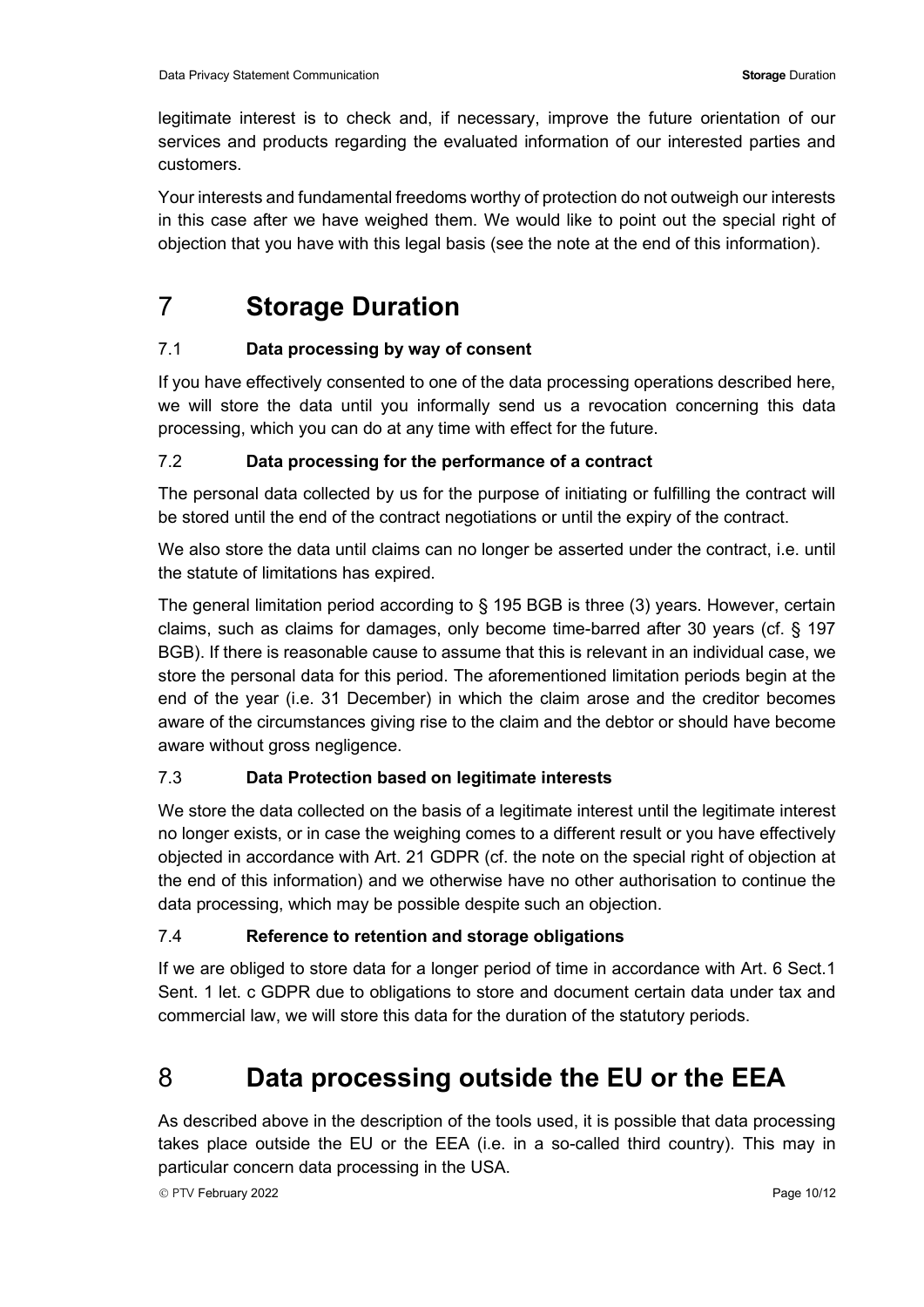We have concluded a Data Processing Addendum with the respective providers, which guarantee us the right to issue instructions and in which the providers ensure compliance with the statutory data protection regulations. In addition, we have agreed to the EU standard contractual clauses on data protection adopted by the European Commission to regulate the transfer of data outside the EU or the EEA with the respective providers.

In individual cases, it may also be the case that instead of using the EU standard contractual clauses or in addition to these, we carry out the data transfer with the data recipient in the third country based on its Binding Corporate Rules (BCR). These are internal binding data protection rules of the data recipient that have been previously reviewed and approved by the competent data protection authority. These BCR are also appropriate safeguards for such a data transfer (cf. Art. 46 Sect. 2 let. b in conjunction with Art. 47 GDPR).

<span id="page-10-0"></span>No other transfer of the collected data to external recipients takes place.

# 9 **Removal options and data subject rights**

You have the possibility to revoke a given consent to the processing of your personal data at any time or to object to further data processing on the grounds of legitimate interest (cf. the reference to the special right of objection further below in this text). In such a case, the conversation with you cannot be continued.

The revocation of consent or the objection to further data processing is possible via informal communication to us (e.g. by e-mail). All personal data stored during the communication with us will be deleted in this case.

Overall, you have the following rights:

• as per Art. 7 Sect. 3 GDPR, to revoke consent you have given to us at any time. This means that we may no longer process the data based on this consent in the future;

• to request information about your personal data processed by us in accordance with Art. 15 GDPR. In particular, you may request information about the processing purposes, the category of personal data, the categories of recipients to whom your data have been or will be disclosed, the planned storage period, the existence of a right to rectification, erasure, restriction of processing or objection, the existence of a right of complaint, the origin of your data if it has not been collected by us, as well as the existence of automated decision-making including profiling and, if applicable, meaningful information about its details;

• in accordance with Art. 16 GDPR, to demand the correction of incorrect or complete personal data stored by us;

• to request the erasure of your personal data stored by us in accordance with Art. 17 GDPR, unless the processing is necessary for the exercise of the right to freedom of expression and information, for compliance with a legal obligation, for reasons of public interest or for the assertion or exercise or defence of legal claims;

 $\circledcirc$  PTV February 2022  $\circledcirc$ • in accordance with Art. 18 GDPR, to request the restriction of the processing of your personal data, insofar as the accuracy of the data is contested by you, the processing is